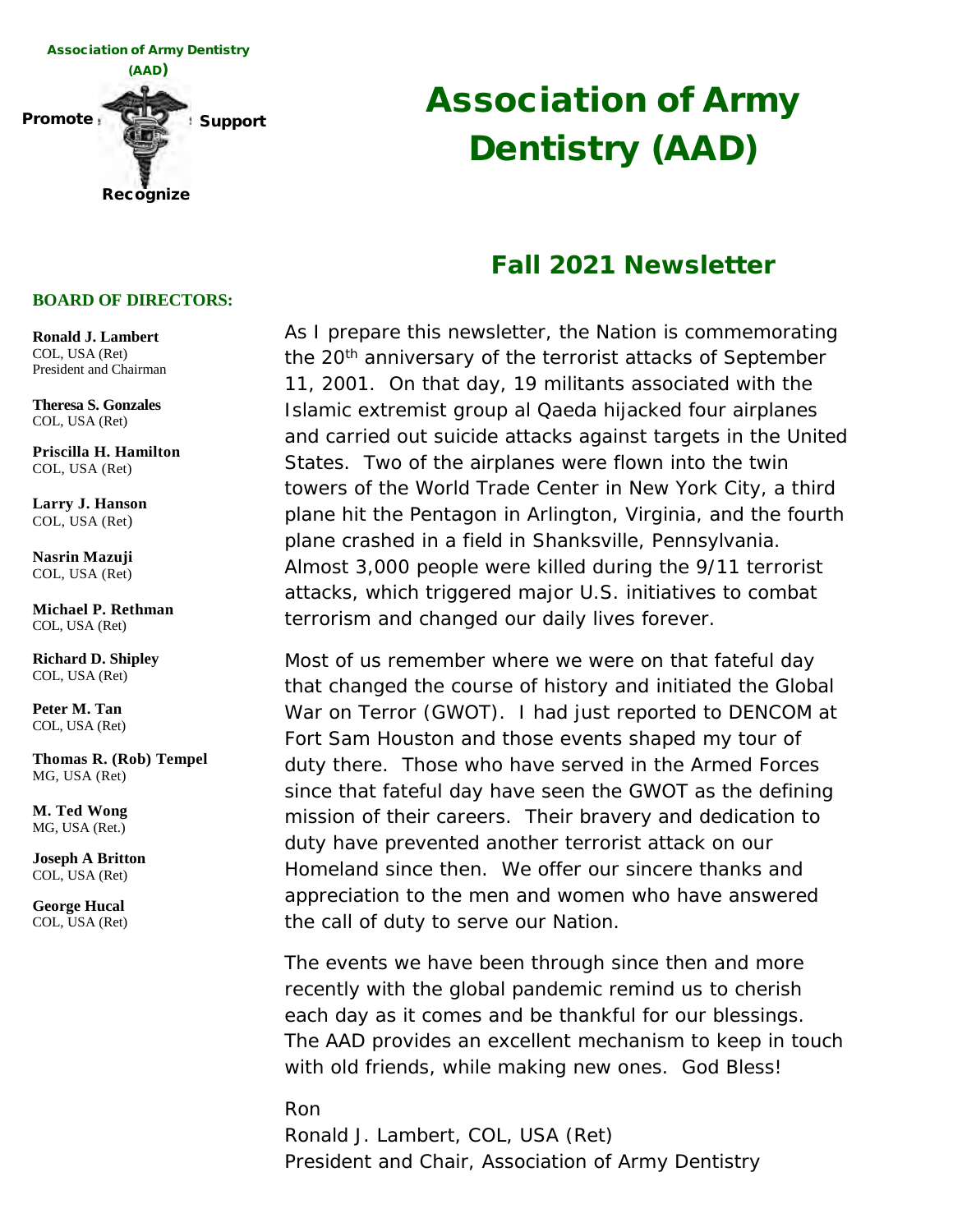### **Membership**

In this edition, MG (Ret) Ted Wong presents an excellent article on his perspectives in taking leadership positions, "Taking the Plunge." For future editions of the newsletter, we would like to publish more perspectives or experiences from our membership. They can range from those experienced in the military, perhaps an inspiring moment or experience, a significant mentor or role model, or other experiences, either serious or humorous. Additionally, what have been the experiences of our members post-retirement? What influenced your choices, whether it was to enter private or group practice, academia, the VA, GS service, or a non-clinical career? What have been your experiences since then and the rewards that have resulted? Please consider sharing your experiences.

The AAD is actively looking for volunteers for Social Director(s) to help plan and execute events as well as someone with expertise in information technology to assist with our IT requirements. With elections coming up after the first of the year, we are also looking at members who may have an interest in serving on our board. If you are interested, please contact us at [assoc.army.dentistry@gmail.com](mailto:assoc.army.dentistry@gmail.com) 

#### **AAD STRATEGIC INITIATIVE**

Over the last year, the AAD initiated a strategic planning effort and was fortunate to enlist the assistance of two US Army-Baylor Healthcare Administration Residents, CPT David Attanasio, MS, and CPT Elizabeth Lee, MS. Through their efforts and hard work, David and Elizabeth reviewed and evaluated our current structure and operations (from organization, activities, vision and mission, marketing, goals and objectives, etc.), surveyed current members, assessed our outreach activities, and developed solutions to perceived and identified issues/challenges.

Based on survey results, David and Elizabeth found that the AAD Vision and Mission were unclear and not widely known. Based on input from respondents, they developed suggested updates of our Vision and Mission statements. These are currently being reviewed and approved by the AAD Board.

In addition, survey respondents expressed interest in having the AAD provide opportunities for networking, fostering camaraderie, engaging in mentorship, earning continuing education, learning about current Dental Corps activities, and supporting the Dental Corps. CPTs Attanasio and Lee developed a list of proposed new and old activities as well as suggesting several ways to improve communication with internal and external audiences that better leverages social media.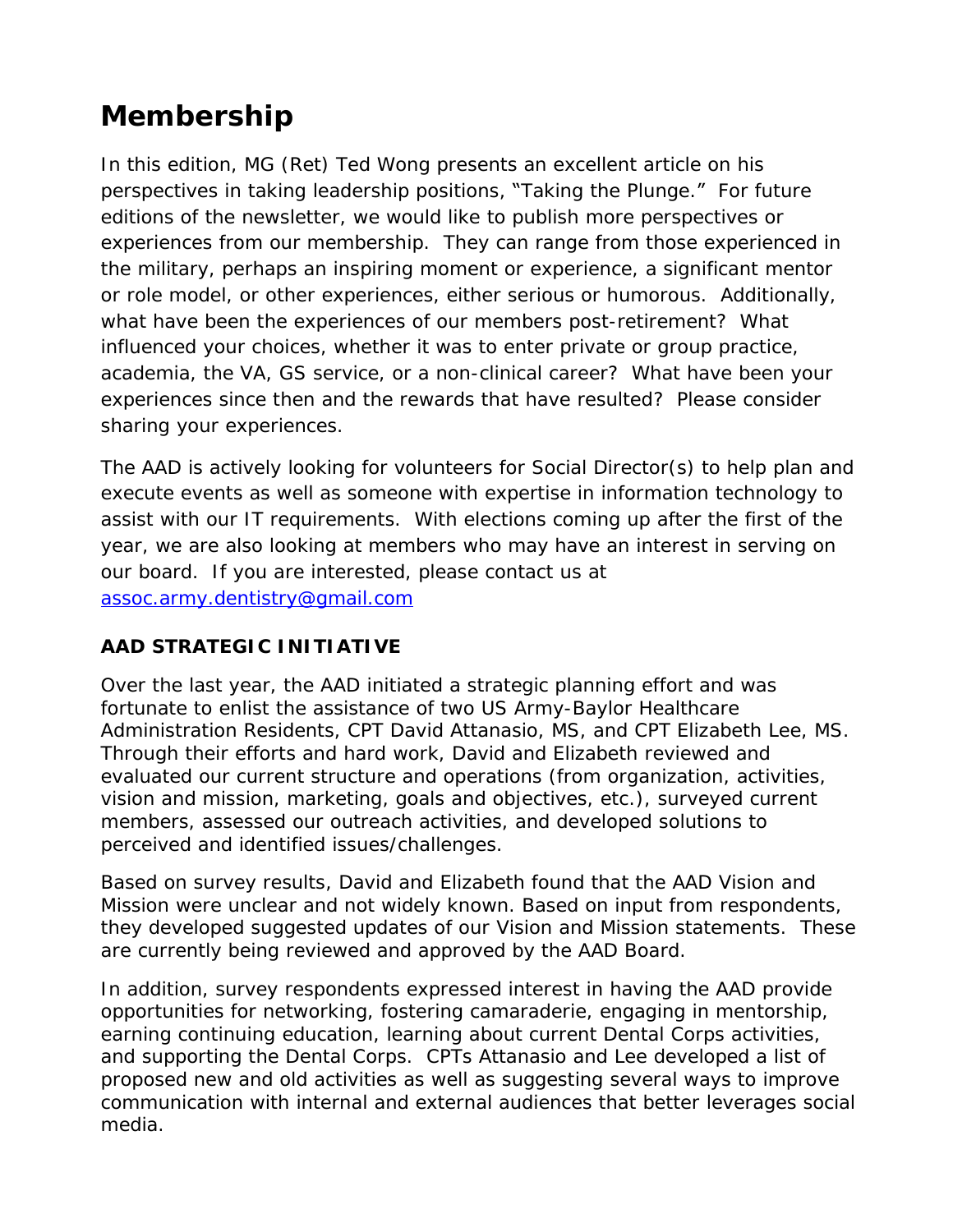As we implement these initiatives, please continue to provide feedback on how we can better communicate with members and better serve the Army Dental Corps.

**Army Dentistry Monument** 

Based on feedback from the Air Force, the Association of Army Dentistry anticipates Secretary of the Air Force approval of the Army Dentistry Monument at the Army Medical Department (AMEDD) Museum at Joint Base San Antonio by the end of the year. Despite the delay, the holding pattern with Air Force approval process allows the AAD to make significant progress in the areas in which we do have control. Medical Video Television (MEDVID TV) at the U.S. Army Medical Center of Excellence (MEDCoE) is actively engaged in preparing audio visual materials for the QR Codes that will be attached to the monoliths within the monument. The AAD is has coordinated with Mr. Andy Watson for a landing platform or URL address within the AMEDD Center of History and Heritage to host the QR codes and other supporting documents. Additionally, the granite monoliths have been delivered to the AAD's contractor in San Antonio and are being engraved.

This past July we received an inquiry on whether donations could be made in remembrance of deceased members of the Army Medical Department and Army Dental Corps who were mentors and/or who had served as role models, positively impacting the careers of those they inspired. Since then, seven "In Remembrance" donations have been received, ranging from those for COL (Ret) Leo Broering to LTG (Ret) Alcide M. LaNoue and MG (Ret) Bill Lefler. If there is someone whom you would like to honor and add to this list, please do so.

As a reminder for those members who are in search of an end of year tax deduction, there is no better place to look than by providing a tax free donation to the AAD's Army Dentistry Monument Fund. All donations are welcomed and will be acknowledged with a letter for tax purposes. Donations of \$1,000 or more will result in the donor's name or the "In Remembrance" honoree's name being placed on one of several donation level bronze plaques which will become a permanent part of the monument.

Donation levels that will be recognized on bronze plaques on the monument are as follows:

Marshall Society - \$10,000 and above President's Circle - \$5,000 to \$9,999 Founders Circle - \$2,500 to \$4,999 Friends of Army Dentistry - \$1,000 to \$2,499 In Remembrance - \$1,000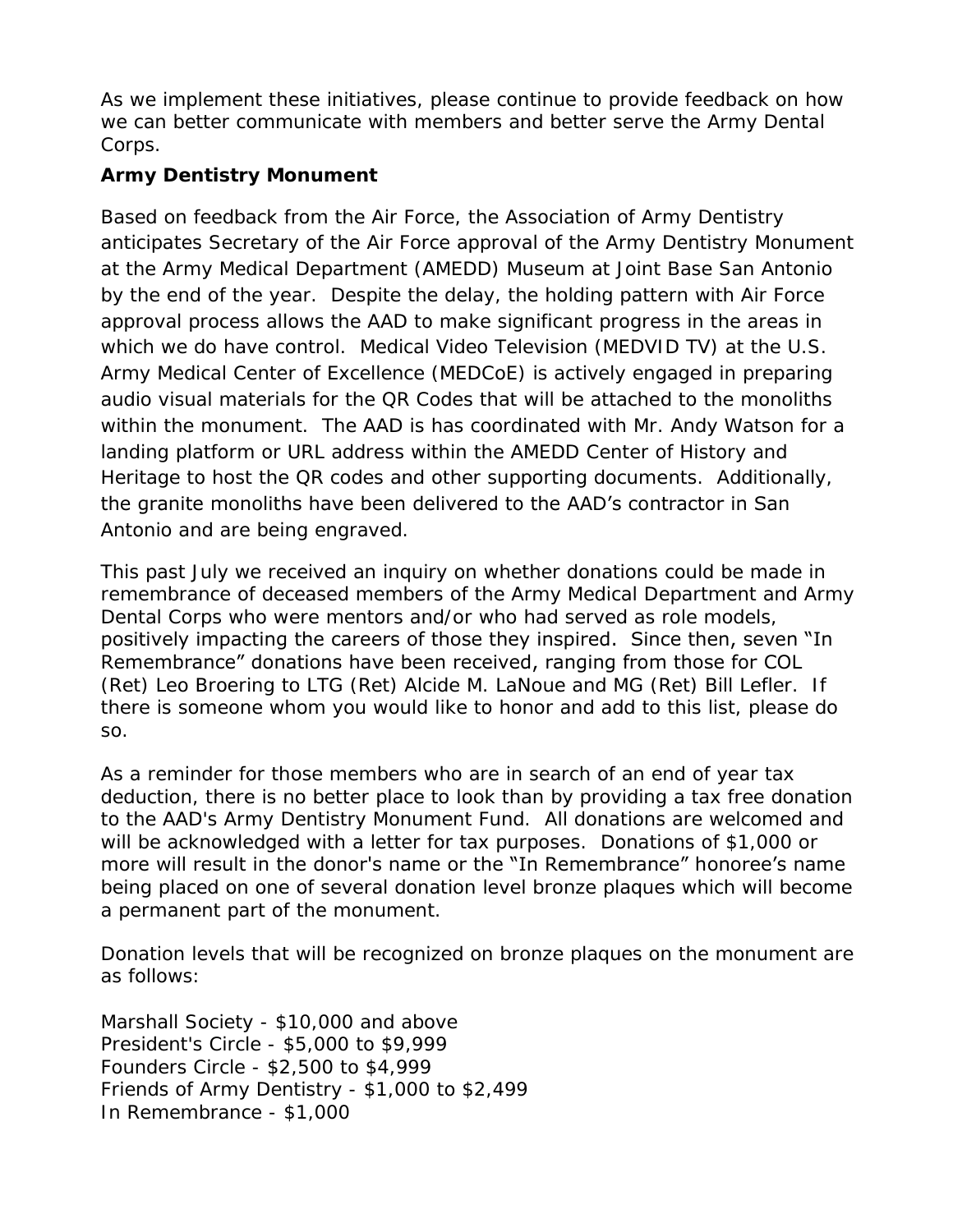Donations should be mailed to the following address:

Association of Army Dentistry 914 P Street, NW Washington, DC 20001



### **Active Component News**

#### **Army Dental Corps Bulletin**

The most recent version of the Army Dental Corps Bulletin was re-tagged by the Public Affairs Office (PAO) and is now labeled as Controlled Unclassified Information (CUI). The new tag prevents distribution of the DC Bulletin outside of Federal communication mediums. Therefore, it cannot be sent through civilian e-mail nor linked on Facebook at the present time. The messaging team at the Corps Chiefs Office is researching ways in which to get the information out to AAD members, while still being within the parameters set by the PAO. In the meantime, the Facebook pages of the Army Dental Corps Chief and the Association of Army Dentistry provide a wealth of current information.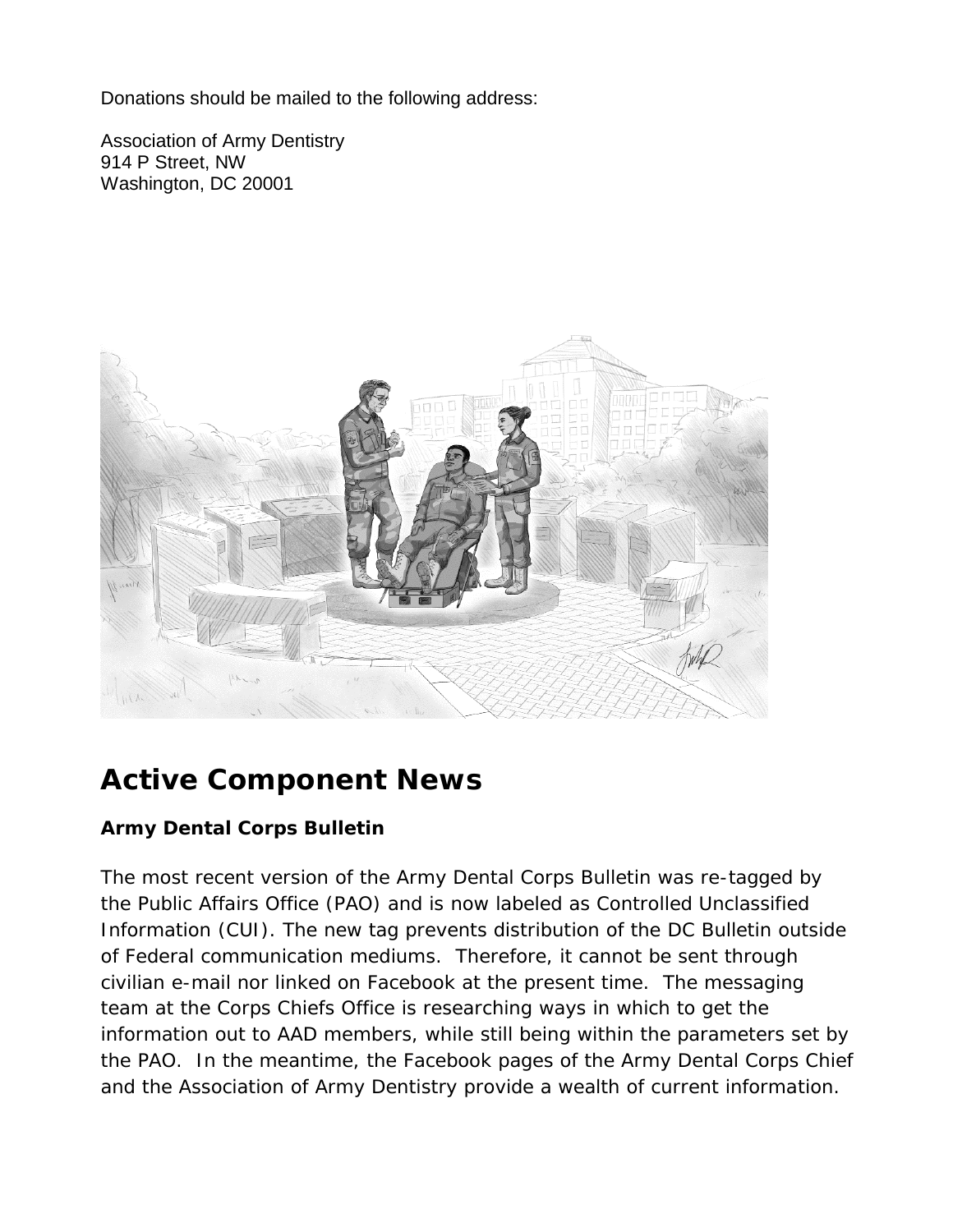#### **Reserve Components News**

Army Reserve Soldiers of the 965<sup>th</sup> Dental Company Area Support (DCAS) participated in the Total Force Integrated Training (T-FIT) at Fort Hood, Texas in July 2021. The 965<sup>th</sup> DCAS coordinated training support and assistance with the FT Hood DENTAC and the 502<sup>nd</sup> Dental Company Area Support for this annual training.

The T-FIT simulates an austere field environment where training includes executing privileging and credentialing, movement of personnel and equipment, setting up a Field Dental Clinic, and hands on clinical care with live patients. The COMPO 3 unit also receives a comprehensive external evaluation of their primary Mission Essential Tasks which allows Commanders to prioritize future training needs of the unit.

Partnership between Reserve and Active components ensure mission-ready units that can support large scale and Joint Force missions.



965TH DCAS Soldiers deliver field dental treatment during T-FIT.



965<sup>TH</sup> DCAS provide dental treatment and conduct training at FT Hood DENTAC.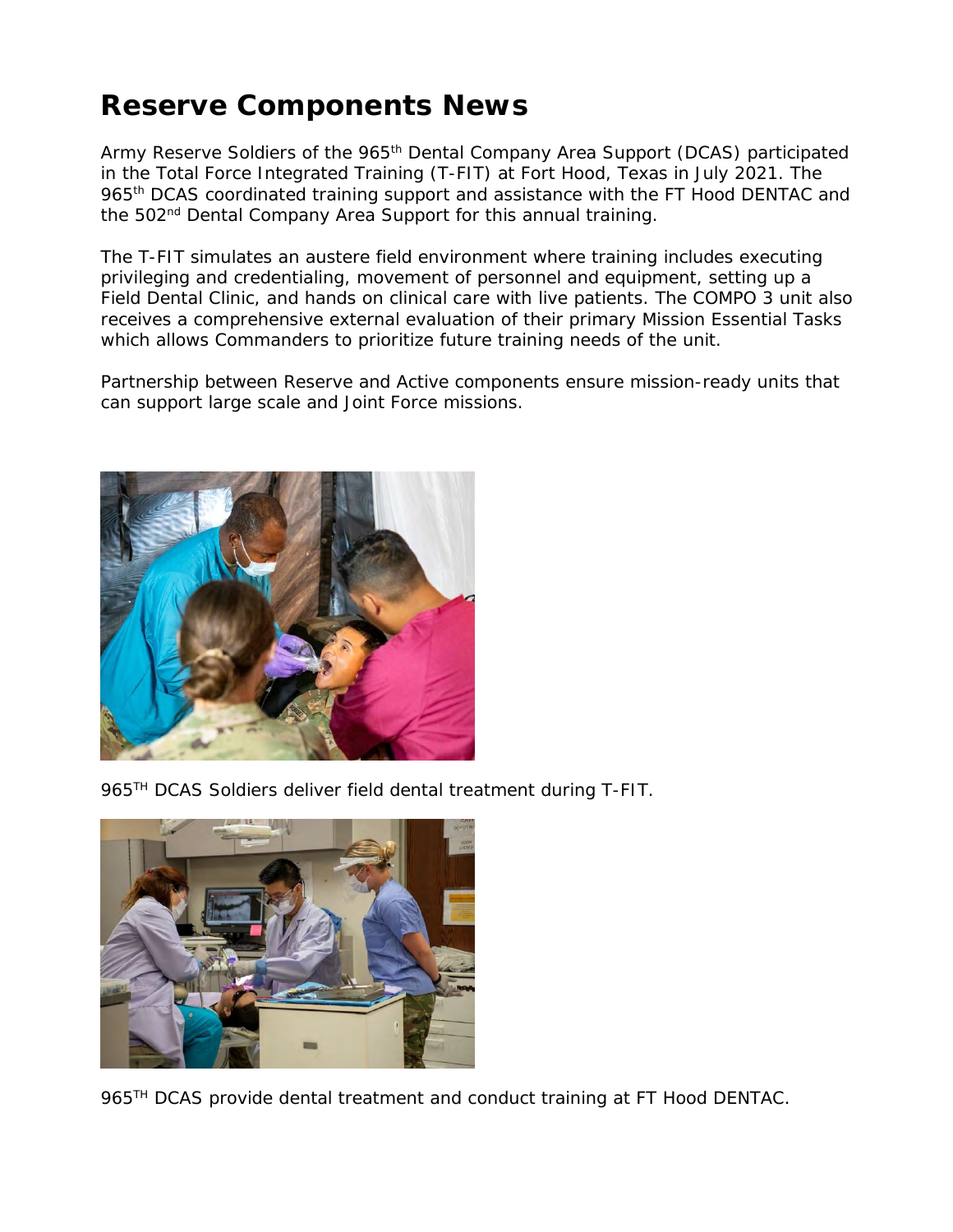

965<sup>TH</sup> DCAS Soldiers set-up tents to use as field dental clinic and tactical operation center.



965<sup>th</sup> DCAS Soldiers inspect and set-up portable dental units during T-FIT.



965<sup>th</sup> DCAS Soldiers conduct training and review mission objectives during T-FIT.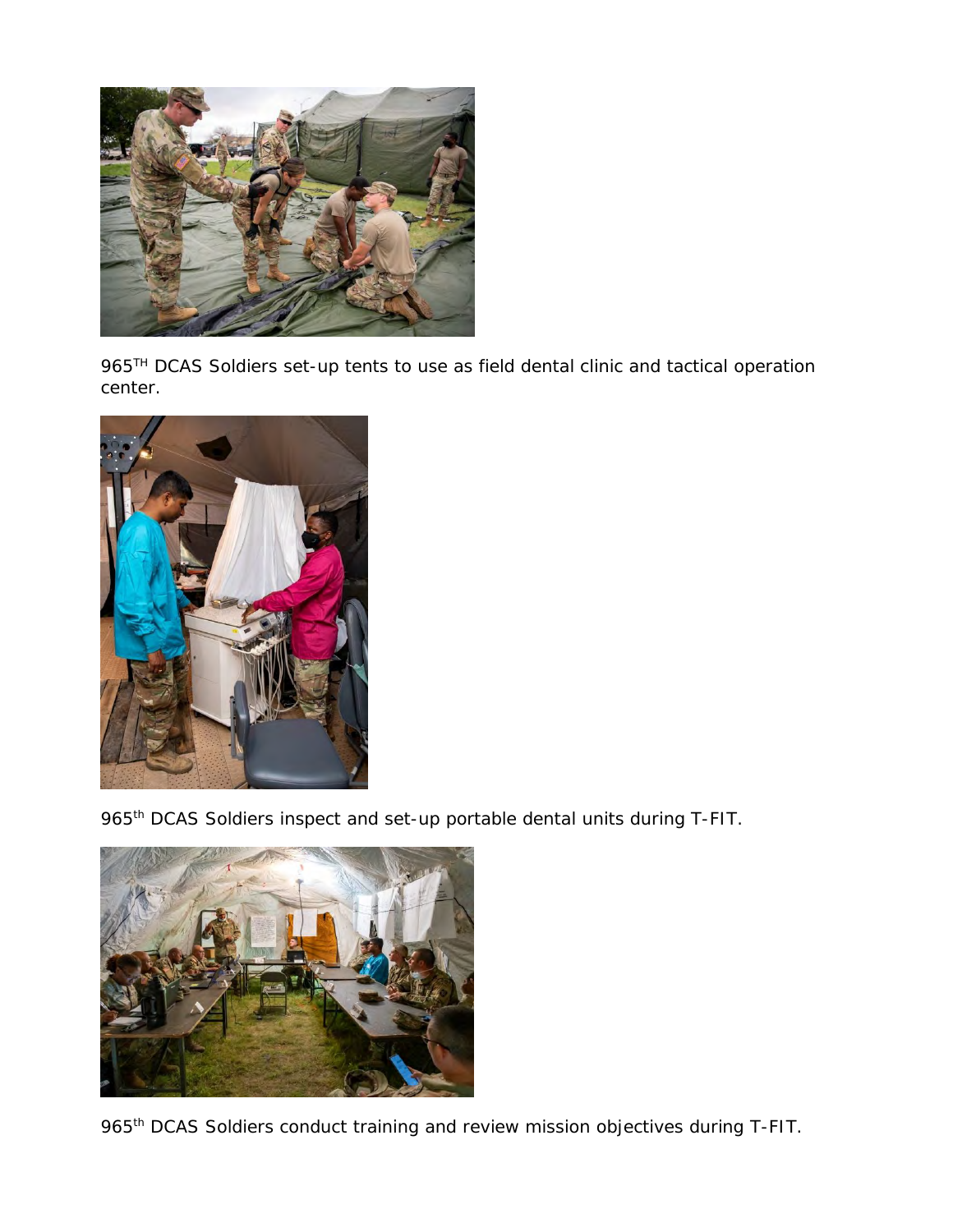**Leadership Corner**

**TAKING THE PLUNGE**  MG (Ret) Ted Wong

It starts with a lot of stress and fear, followed by sheer exhilaration and excitement, and ends with a sense of accomplishment and relief. It's been said these are the phases you go through during your first parachute jump….and your first leadership job.

As young dentists, you are focused on learning to be the best clinicians you can be as well as providing the best care to your patients, and appropriately so. But the Army Dental Corps also expects you to learn to be effective leaders and at some point in your career, to step into positions of responsibility. A couple things that make people hesitant to step into leadership positions are the anxiety and trepidation about venturing into the unknown territory of leadership and being uncertain of your abilities to be successful. I am reminded of the time when I was in my first assignment in the Army and my DENTAC commander, Colonel San Filippo, asked me to take a clinic Officer in Charge (OIC) position. I initially told him I needed time to talk it over with my wife, because I wasn't sure I was ready, but after I realized he wasn't asking me, but informing me, I said I would be honored and privileged to take the OIC position. I actually enjoyed my year as an OIC, learning a lot and receiving a lot of great support from the clinic team and Colonel San Filippo. There are two things I learned: (1) If a leader/commander is asking you to take a leadership job, they are confident you are ready to successfully take on the job, and (2) The leader who puts you into that position will be there to ensure your success by providing support and advice; after all, they are the one who put you in the job.

Another issue that crosses peoples' minds is, "Why should I leave clinical dentistry after the Army and I have invested so much time and resources to be a dentist?" I was starting a staff internship at DENCOM when I asked this question of Major General (Retired) Patrick Sculley, the first DENCOM Commander. His sage response was that I could continue to treat patients and make a difference one Soldier at a time, or I could take a leadership position and use my influence to make a difference for many Soldiers at a time. And he mentioned that the Army Dental Corps has many clinically talented dental officers, but we always need dental officers who have the skills, aptitude, and resilience to be successful in leadership and staff assignments.

I have to admit that I always have some level of anxiety and uncertainty going into my leadership jobs. But through excellent mentorship and support from the chain of command and unit personnel, I enjoyed my leadership assignments and felt we made a difference in many Soldiers lives. So when it's your turn to be a leader, take the plunge-you'll be glad you did.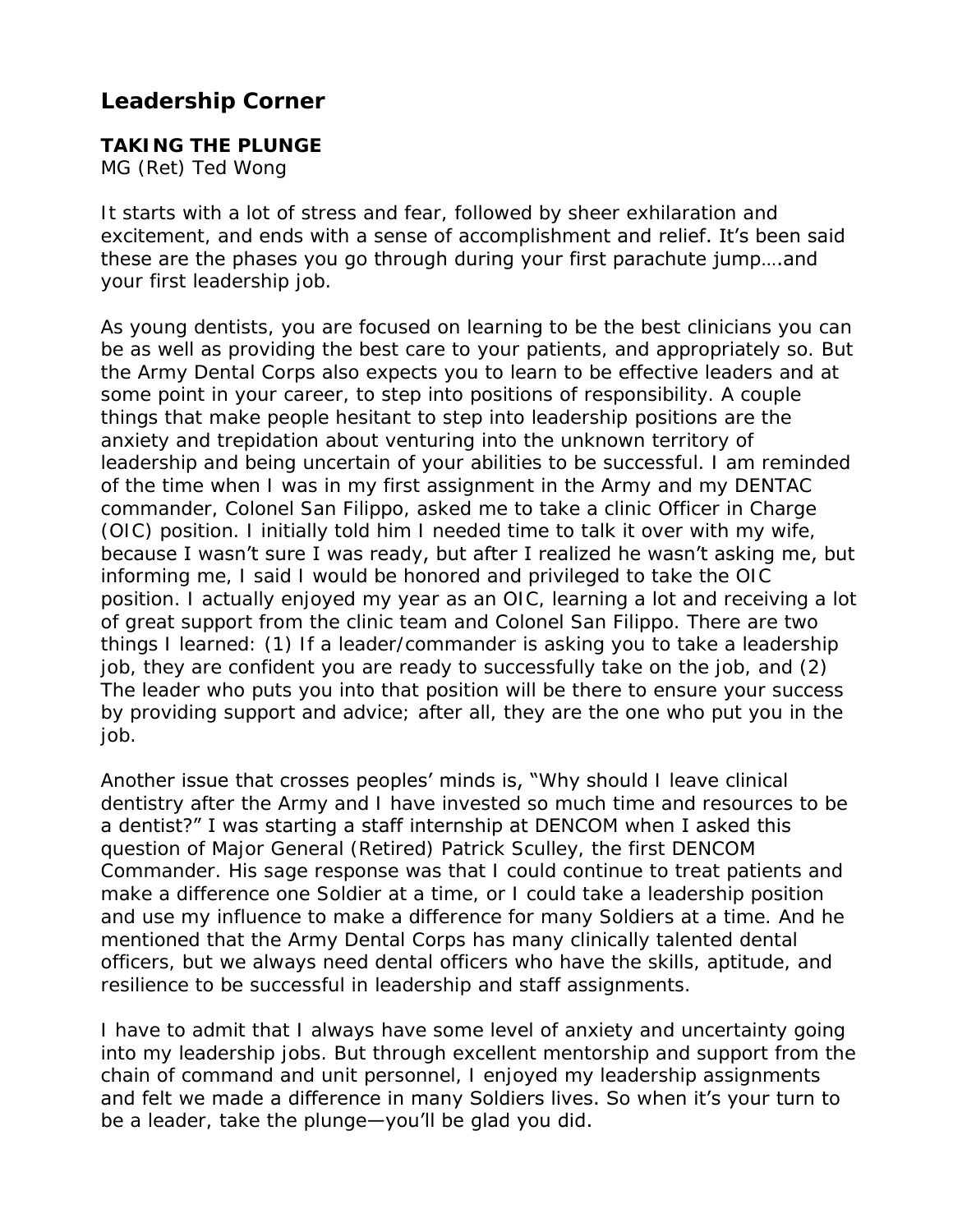## **National Hispanic Heritage Month**

#### National Hispanic Heritage Month is celebrated each year, with this year's

events celebrated from Wednesday, September 15, through Friday, October 15. The spring newsletter featured an article by Susan Allen about MAJ Fernando E. Rodriguez, DDS, an Army Dental Officer and Pioneer in Dental Research. The following excerpt is from earlier this month in Soldier Today, sponsored by AUSA, honoring Medal of Honor recipient MSG Roy Benavidez.



**Medal of Honor recipient MSG Roy Benavidez**

"In my 25 years in the military, I feel like I have been overpaid for the service to my country. There will never be enough paper to print the money, nor enough gold in Fort Knox for me to have, to keep from doing what I did. I am proud to be an American and even prouder that I have earned the privilege to wear the Green Beret."

#### **Social Media**

Please visit the AAD's Facebook page to receive the latest news from throughout the Army Dental Care System and Army Medicine. Please check it out now!

<https://www.facebook.com/AssociationofArmyDentistry>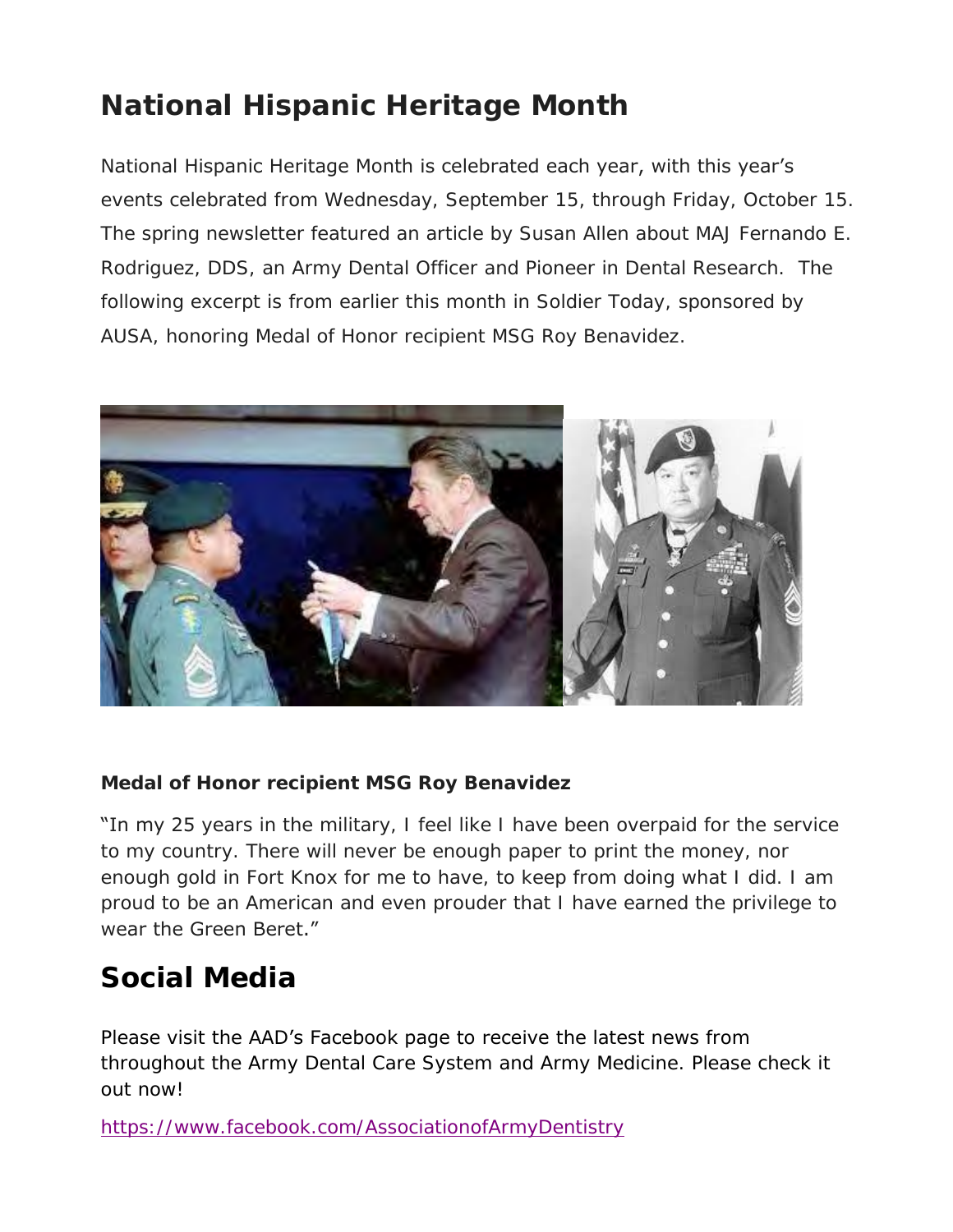### **In Memoriam**

Jeffrey Stewart Almony, COL, USA (Ret) 02/10/1963 – 09/19/2021

The AAD is saddened to announce the passing of COL Almony, 58, of Southern Pines, NC. He was a graduate of the dual degree Oral and Maxillofacial Surgery Training Program at the University of Texas, Houston, Dental Branch. Subsequently, he completed a General Cosmetic Surgery Fellowship. COL Almony served as the Chairman and Director of the 4 year Oral & Maxillofacial Surgery Training Program at Womack Army Medical Center, Fort Bragg, N.C., for ten years. Notably, he earned the "A" Proficiency Designator and was awarded the prestigious Educator of the Year Award by the US Army Dental Corps Chief. After retirement in 2014, he entered private practice in Pinehurst, N.C. To read more about his distinguished military service and his generous life in retirement, please follow the link below.

- [https://www.associationofarmydentistry.org/wp](https://www.associationofarmydentistry.org/wp-content/uploads/2021/09/Almony%2C%20COL%20Ret%20Jeffrey%20Stewart%20%202-10-1963%20--%209-19-2021.pdf)[content/uploads/2021/09/Almony%2C%20COL%20Ret%20Jeffrey%20S](https://www.associationofarmydentistry.org/wp-content/uploads/2021/09/Almony%2C%20COL%20Ret%20Jeffrey%20Stewart%20%202-10-1963%20--%209-19-2021.pdf) [tewart%20%202-10-1963%20--%209-19-2021.pdf](https://www.associationofarmydentistry.org/wp-content/uploads/2021/09/Almony%2C%20COL%20Ret%20Jeffrey%20Stewart%20%202-10-1963%20--%209-19-2021.pdf)
- Thomas Gardner, COL, USA (Ret) 4/12/1932 05/03/2020

Many of us benefitted from the knowledge of retired military dental officers who returned to become faculty members in dental schools across the nation after their retirement from active duty. One of those dentists was COL Gardner, who became a professor and later clinic director at the University of Iowa, College of Dentistry, where he was one of my professors and mentors. At that time, we were also blessed to have professors such as COL (Ret) Gil Lilly and COL (Ret) Jay Hanson, a tradition followed today by retired dental officers who have offered their talents to train the next generation of dentists.

COL Gardner retired as Associate Dean of the dental School. To read more of his distinguished military career and life in retirement, please follow the link below:

 [https://www.associationofarmydentistry.org/wp](https://www.associationofarmydentistry.org/wp-content/uploads/2021/08/Gardner%2C%20COL%20Ret%20Thomas%20V.%20Jr.%20%208-5-1931%20--%207-25-2020.pdf)[content/uploads/2021/08/Gardner%2C%20COL%20Ret%20Thomas%20](https://www.associationofarmydentistry.org/wp-content/uploads/2021/08/Gardner%2C%20COL%20Ret%20Thomas%20V.%20Jr.%20%208-5-1931%20--%207-25-2020.pdf) [V.%20Jr.%20%208-5-1931%20--%207-25-2020.pdf](https://www.associationofarmydentistry.org/wp-content/uploads/2021/08/Gardner%2C%20COL%20Ret%20Thomas%20V.%20Jr.%20%208-5-1931%20--%207-25-2020.pdf) 

We post the obituaries that are brought to our attention; if there are others that you wish to share on our website, please forward them to the AAD. The link to all of the obituaries on our website is at the following web address:

<https://www.associationofarmydentistry.org/about/in-memoriam/>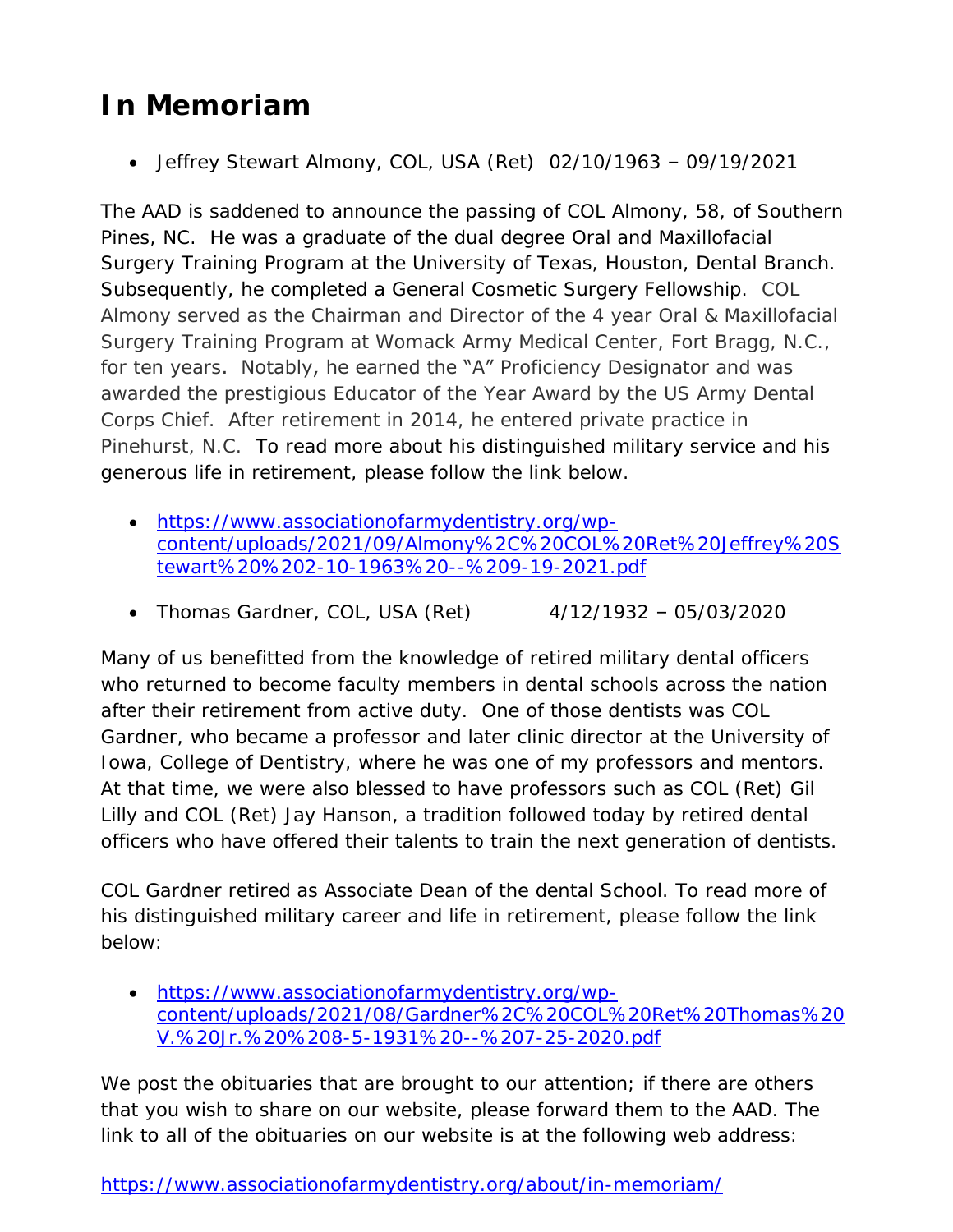### **Conclusion:**

If any of our members have input for the Board of Directors of the AAD or wish to share an article for the newsletter, please forward your recommendations or articles to the email address below.

The AAD would like to thank each of you for your continued membership and support of our charitable mission. If any of our members has an interest in serving on our board of directors or assisting in another capacity, please contact the AAD at [assoc.army.dentistry@gmail.com](mailto:assoc.army.dentistry@gmail.com)

Please keep our men and women in uniform in your thoughts and prayers as they continue their missions around the world - God Bless America!

Editor AAD Newsletter, COL Ron Lambert, COL, USA (Ret)